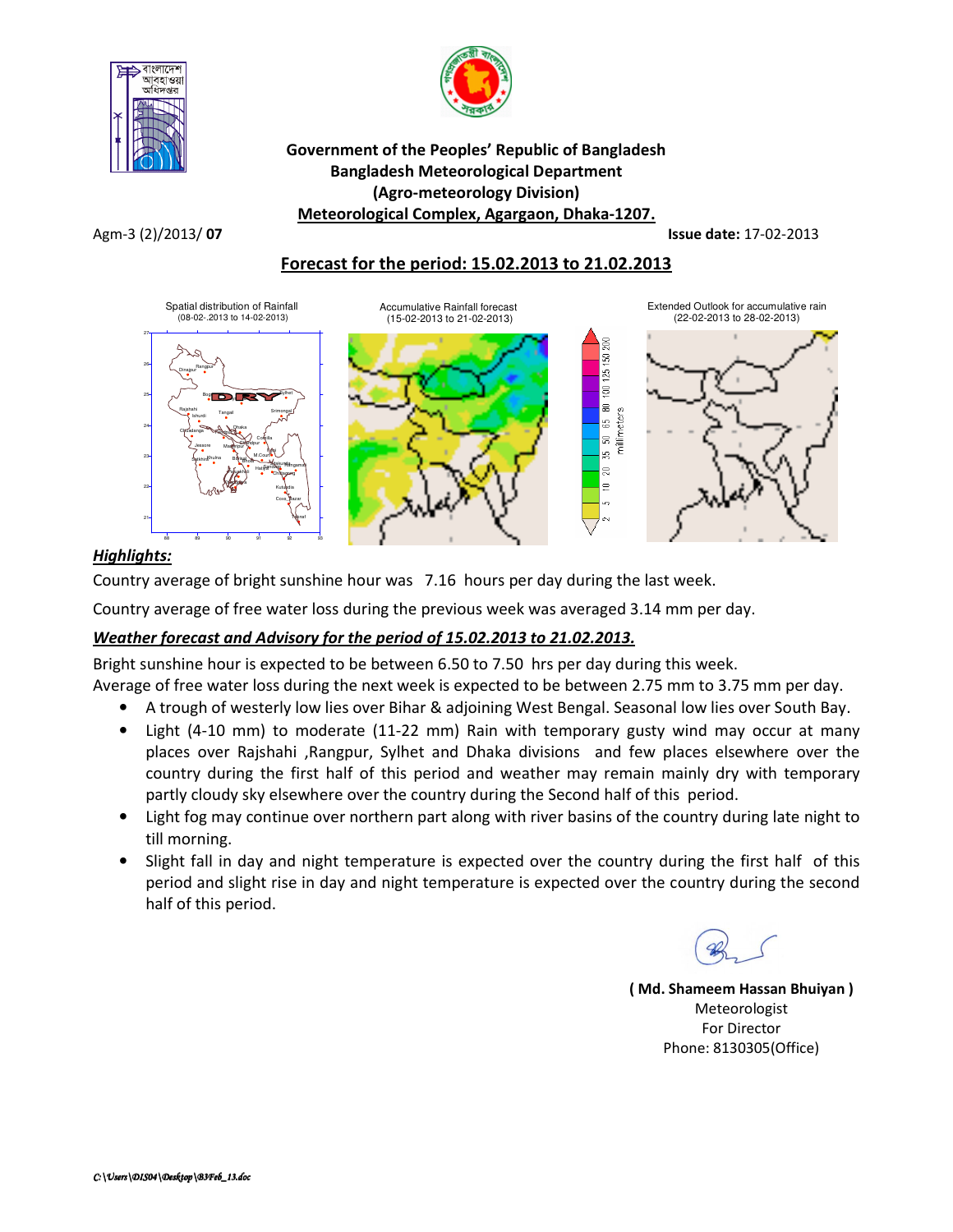# **Bengal Version**

#### পূর্বাভাস, সময়: ১৫-০২-২০১৩ থেকে ২১-০২-২০১৩



#### প্ৰধান বৈশিষ্ট্য সমূহঃ-

গত সপ্তাহে দেশের দৈনিক উজ্জল সূর্যকিরণ কালের গড় ৭.১৬ ঘন্টা ছিল । গত সপ্তাহে দেশের দৈনিক বাম্পীভবনের গড় ৩.১৪ মিঃ মিঃ ছিল।

#### আবহাওয়া পূর্বাভাসঃ-১৫-০২-২০১৩ থেকে ২১-০২-২০১৩ ইং পর্যন্ত।

এ সপ্তাহে দৈনিক উজ্জল সূর্য কিরণ কাল ৬.৫০ থেকে ৭.৫০ ঘন্টা এর মধ্যে থাকতে পারে।

আগামী সপ্তাহের বাষ্পীভবনের দৈনিক গড় মান ২.৭৫ মিঃমিঃ থেকে ৩.৭৫ মিঃমিঃ থাকতে পারে।

- পশ্চিমা লঘু চাপের বর্ধিতাংশটি বিহার ও তৎসংলগ্ন পশ্চিম বঙ্গে অবস্থান করছে। মৌসুমী লঘুচাপটি দক্ষিণ বঙ্গোপসাগরে অবস্থান  $\bullet$ করছে।
- এ সপ্তাহের প্রথমার্ধে রাজশাহী,রংপুর,সিলেট ও ঢাকা বিভাগের অনেক স্থানে অস্থায়ীভাবে দমকা হাওয়াসহ হাঙ্কা(০৪-১০ মিঃ মিঃ) থেকে মাঝারী (১০-২২ মিঃ মিঃ) ধরনের বৃষ্টি হতে পারে এবং দ্বিতীয়ার্ধে দেশের অন্যত্র আকাশ আংশিক মেঘলাসহ আবহাওয়া প্রধানতঃ শুষ্ক থাকতে পারে।
- এ সময়ে শেষ রাত থেকে সকাল পর্যন্ত দেশের উত্তরাঞ্চলের নদী অববাহিকায় হাঙ্কা কুয়াশা অব্যাহত থাকতে পারে ।
- এ সপ্তাহের প্রথমার্ধে সারাদেশের দিন ও রাতের তাপমাত্রা সামান্য হ্রাস পেতে পারে এবং দ্বিতীয়ার্ধে দিন ও রাতের তাপমাত্রা সামান্য বৃদ্ধি পেতে পারে ।

(মোঃ শামীম হাসান ভূইয়া) আবহাওয়াবিদ পরিচালকের পক্ষে ফোনঃ ৮১৩০৩০৫(দপ্তর)